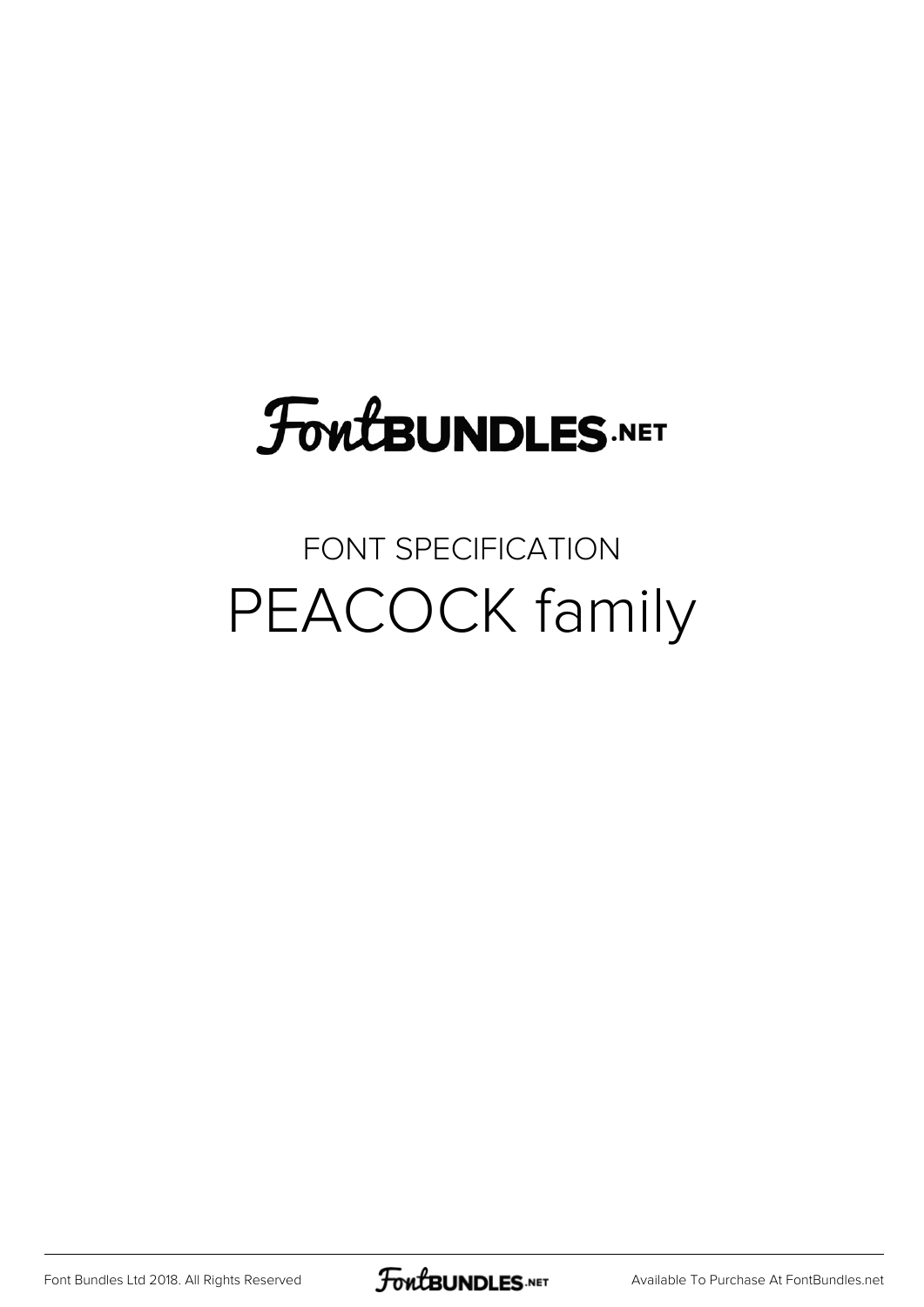#### PEACOCK bold - Regular

**Uppercase Characters** 

## ABCDEFGHIJKL MNOPORSTUVW **XY7.**

I owercase Characters

## A B C D E E G H I J K T. M N O **PORSTUVWXYZ**

**Numbers** 

#### 0123456789

**Punctuation and Symbols** 

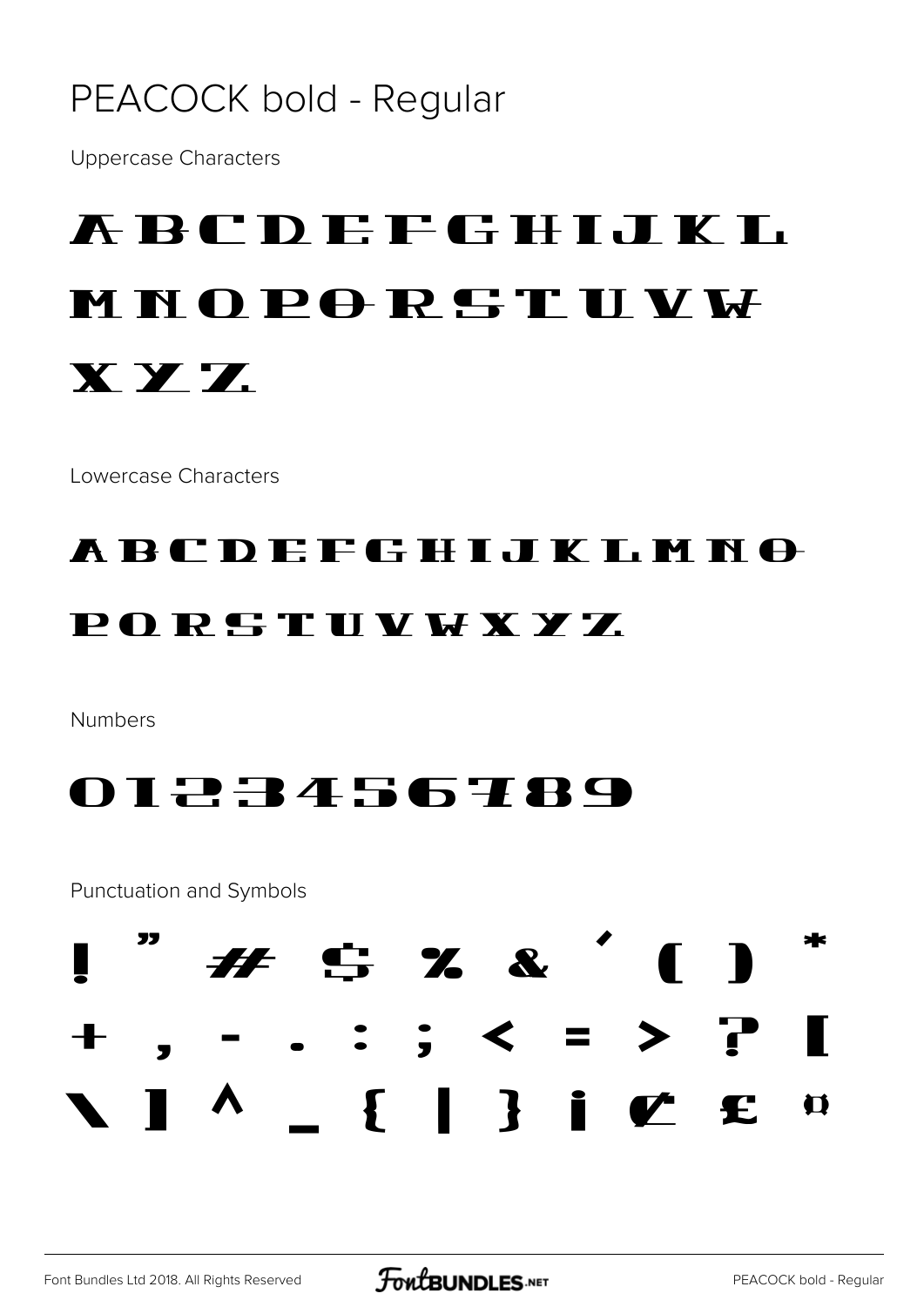# **¥ ¦ § ¨ © ª « ¬ ® ¯ ° ± ² ³ ´ µ ¶ · ¸ ¹**  $\mathbf{v}$   $\mathbf{v}$   $\mathbf{v}$   $\mathbf{v}$   $\mathbf{v}$   $\mathbf{v}$

All Other Glyphs

# **À Á Â Ã Ä ÅÆ Ç È É Ê Ë Ì Í Î Ï Ð Ñ Ò Ó Ô Õ Ö × Ø Ù Ú Û Ü Ý Þ ß à á â ã ä å æ ç è é ê ë ì**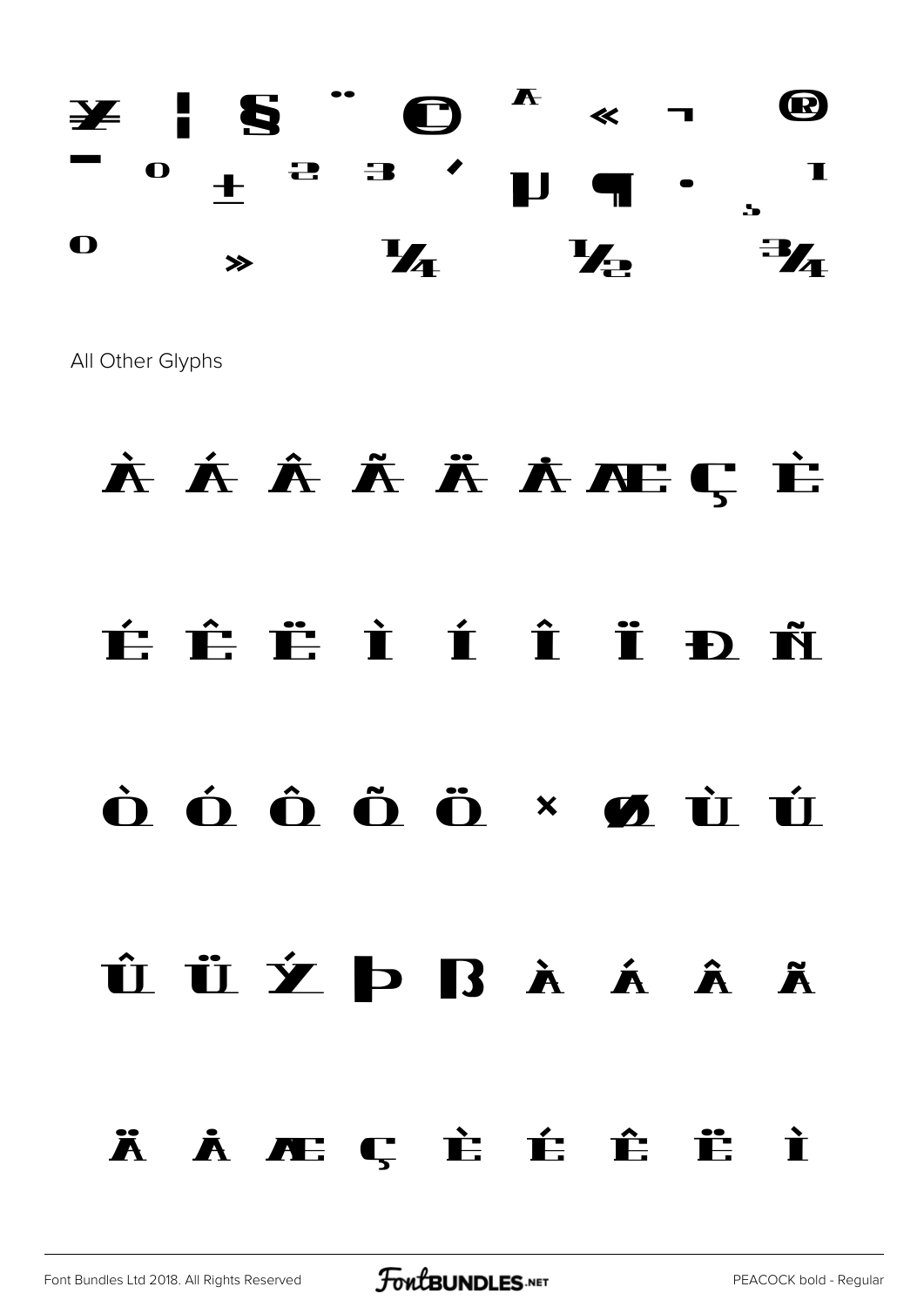#### **í î ï ð ñ ò ó ô õ**

#### **ö ÷ ø ù ú û ü ý þ**







#### **₣ ₤₧€ №™ ∂ ∆ ∏**

# **∑ − ∕ ∙ √ ∞ ∫ ≈ ≤**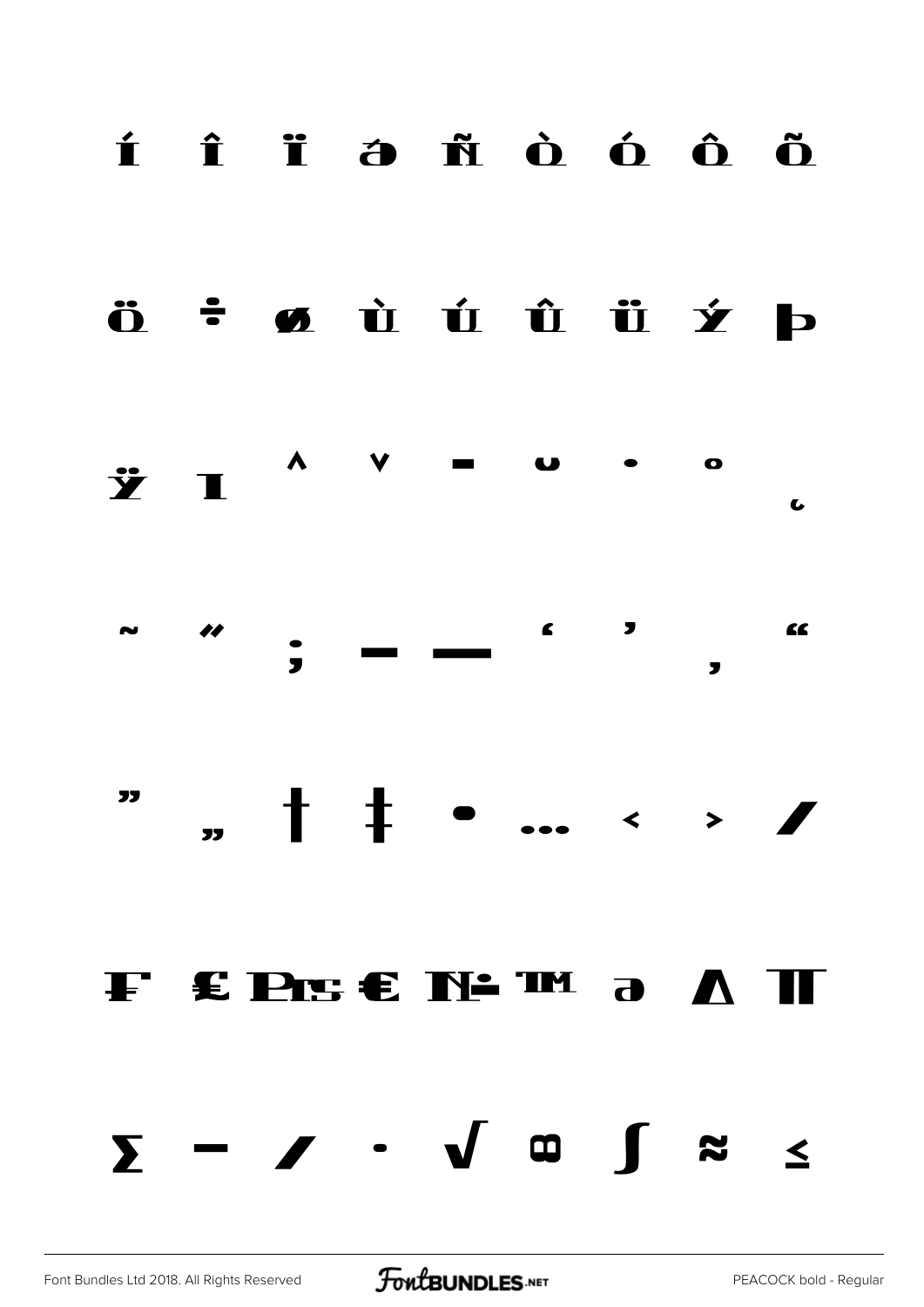#### **≥ ff fi fl ffifflst**

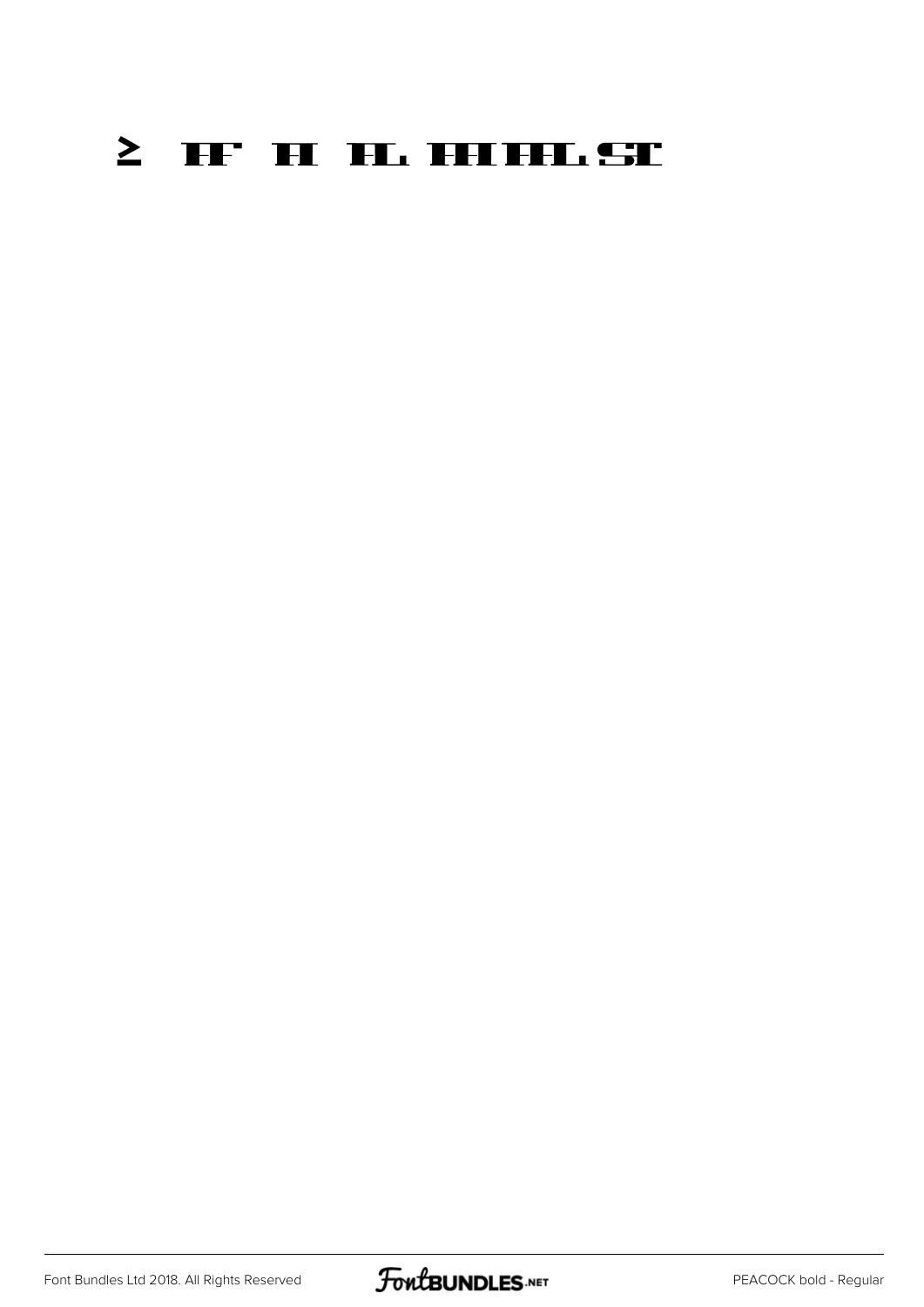#### PEACOCK normal - Regular

**Uppercase Characters** 

## $A \cup B \cap D$   $\vdash$   $\vdash$   $\vdash$   $\vdash$   $\vdash$   $\vdash$   $\vdash$   $\vdash$   $\vdash$   $\vdash$   $\vdash$   $\vdash$   $\vdash$ NOPORSTUVWXX  $\mathbb{Z}$

I owercase Characters

## **ABCDEFGHIJKLMNOP**  $0$  R S T U V W X Y Z

**Numbers** 

#### 0123456789

**Punctuation and Symbols** 

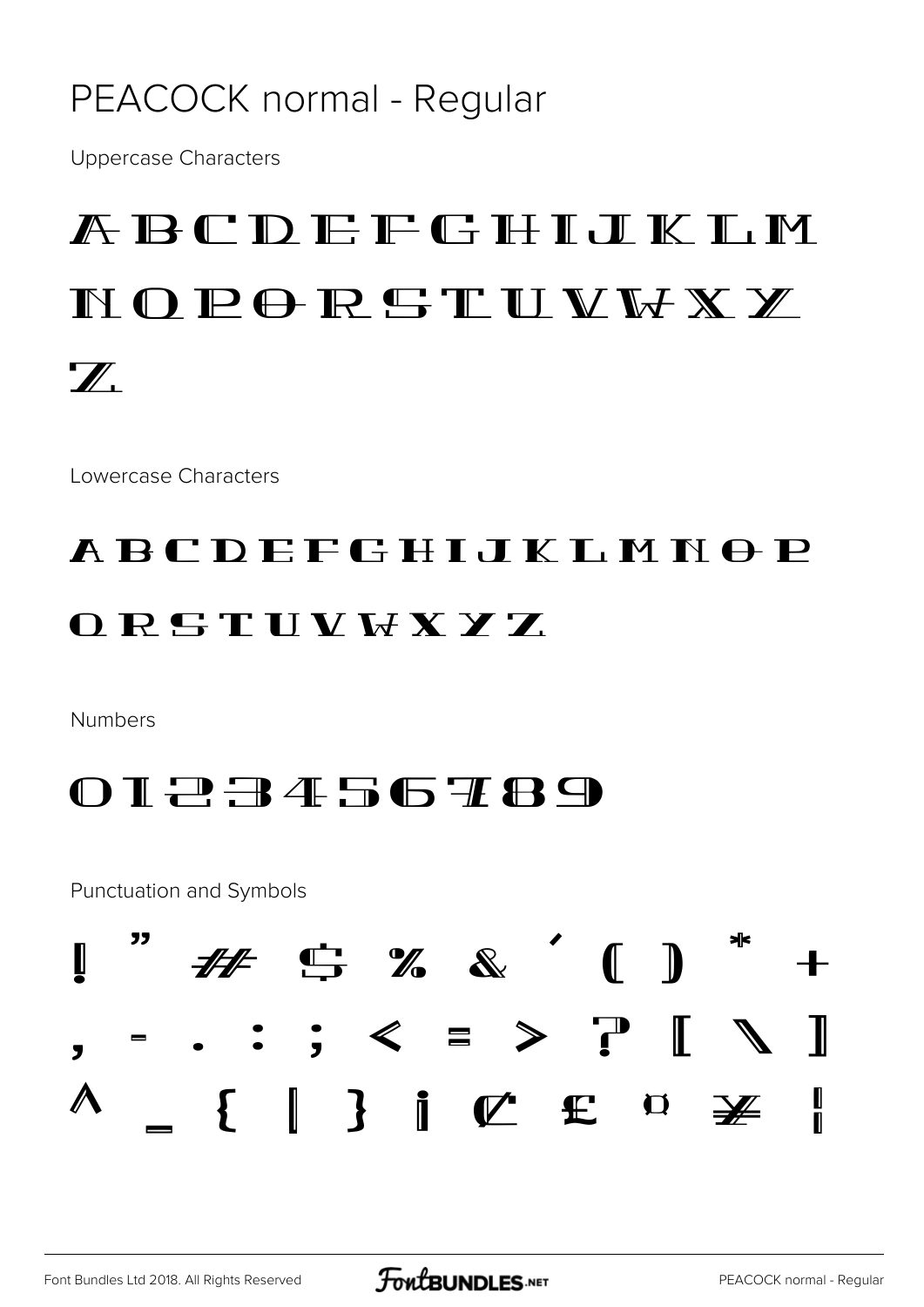

All Other Glyphs

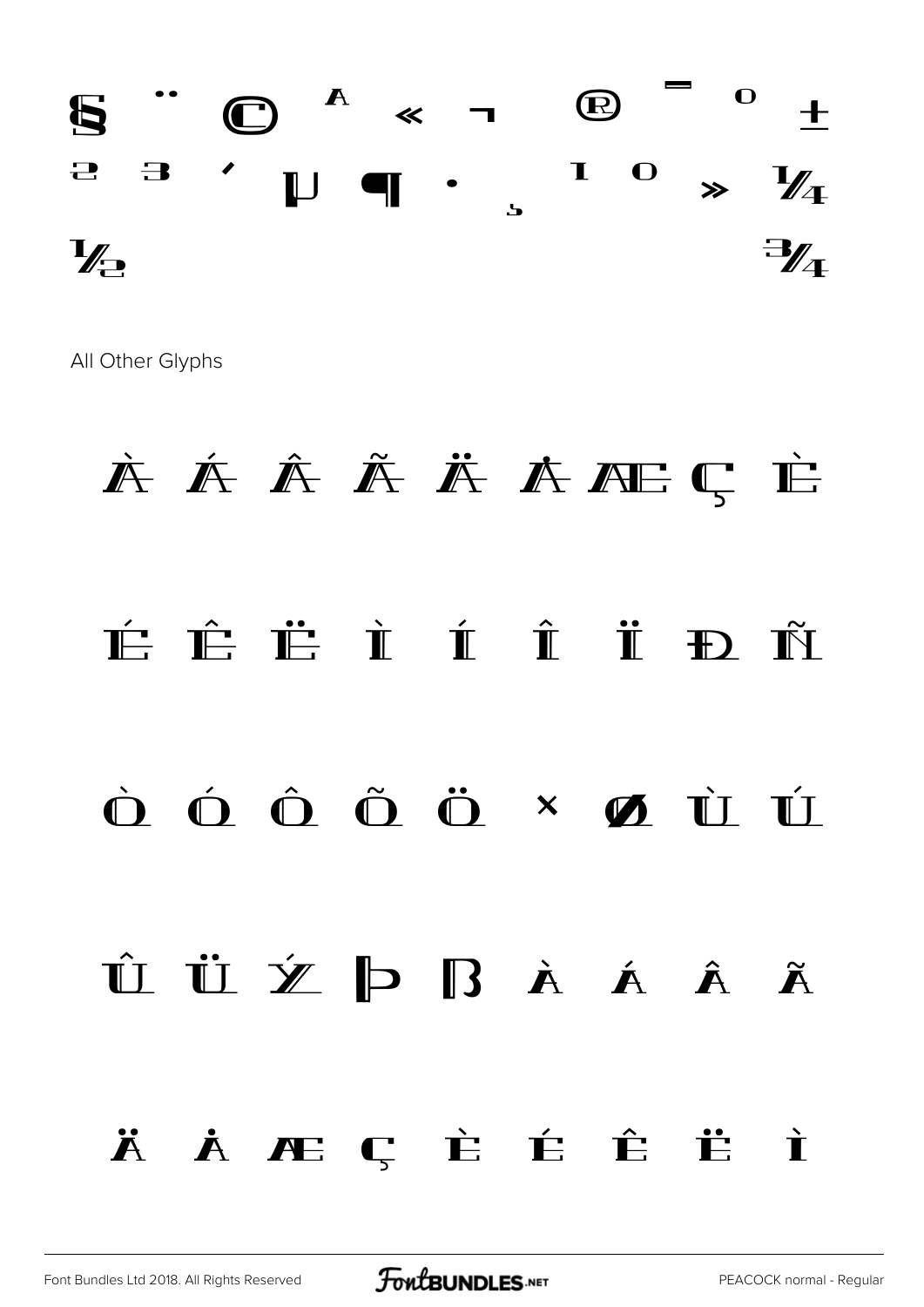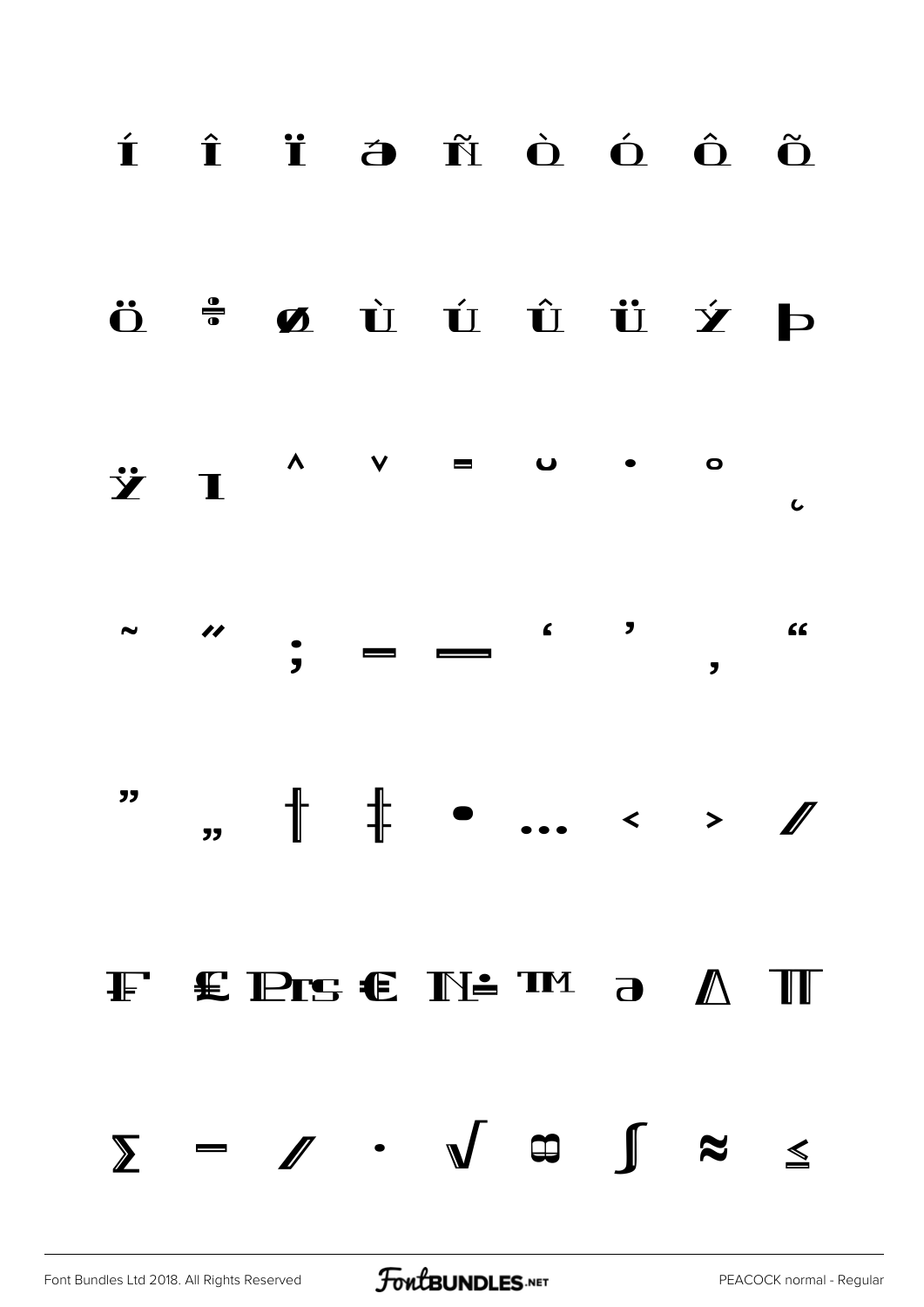#### ≥ FF FI FL FFIFFL ST

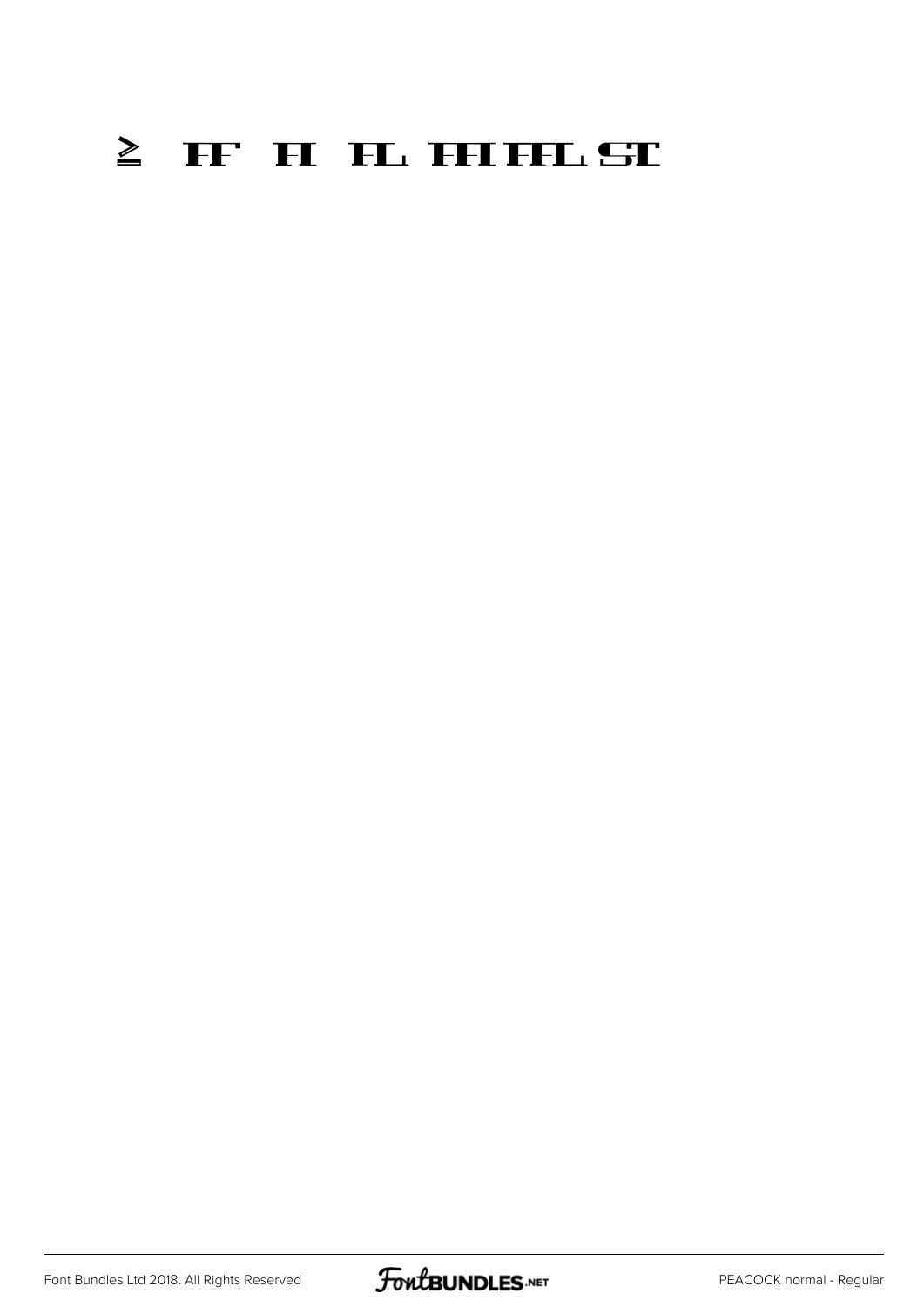#### PEACOCK outline - Regular

**Uppercase Characters** 

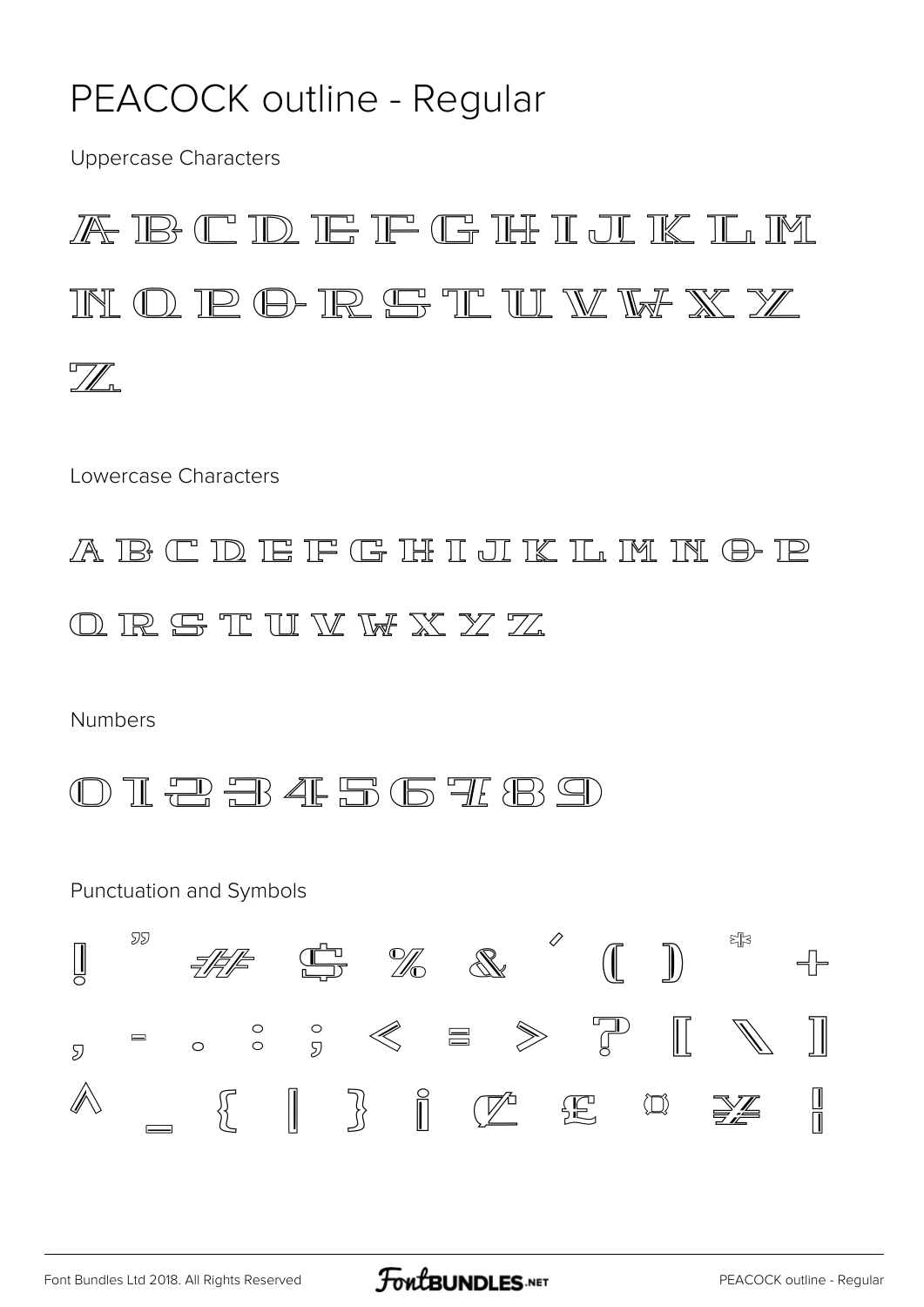

All Other Glyphs



[Font Bundles Ltd 2018. All Rights Reserved](https://fontbundles.net/) **FoutBUNDLES.NET** [PEACOCK outline - Regular](https://fontbundles.net/)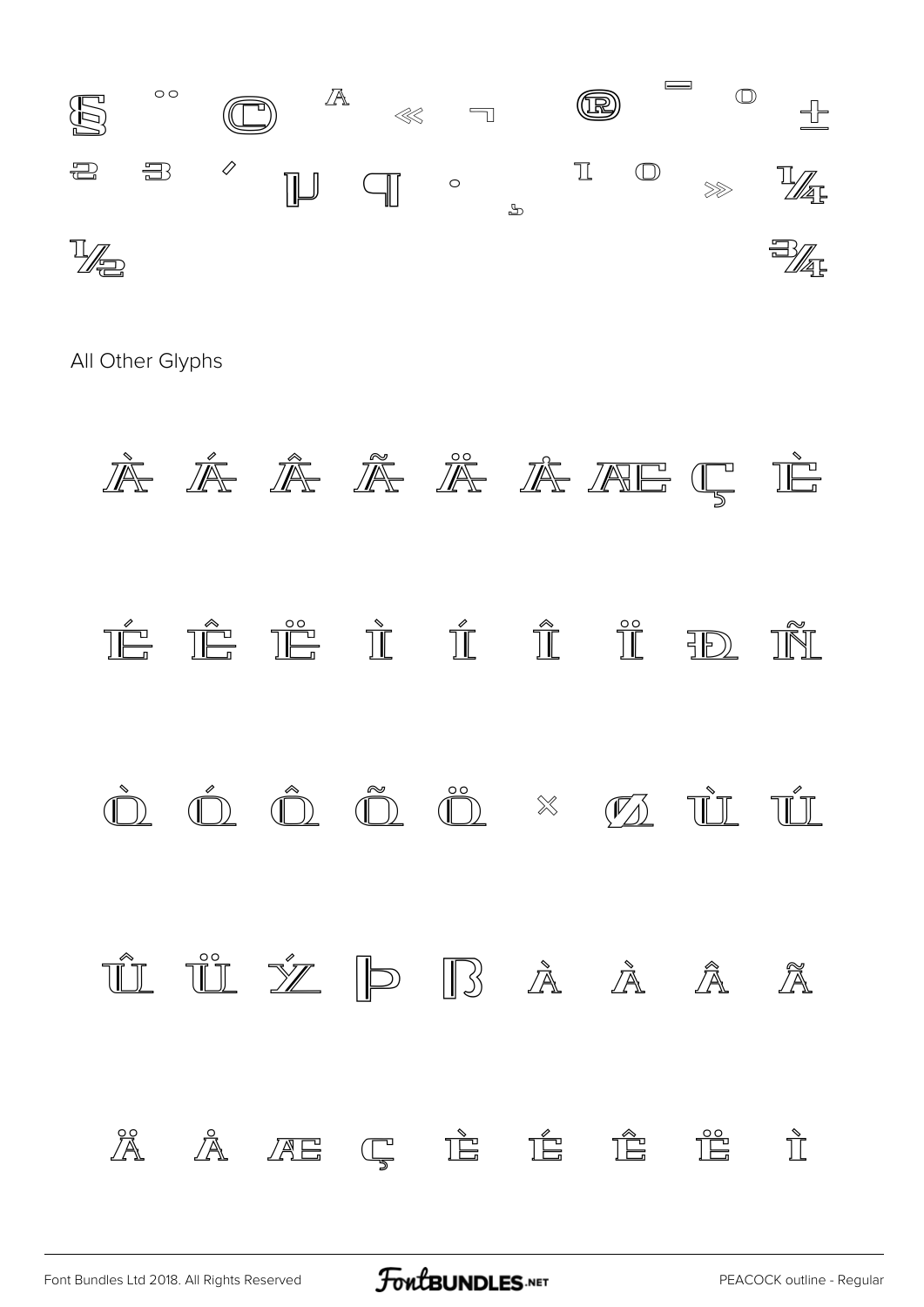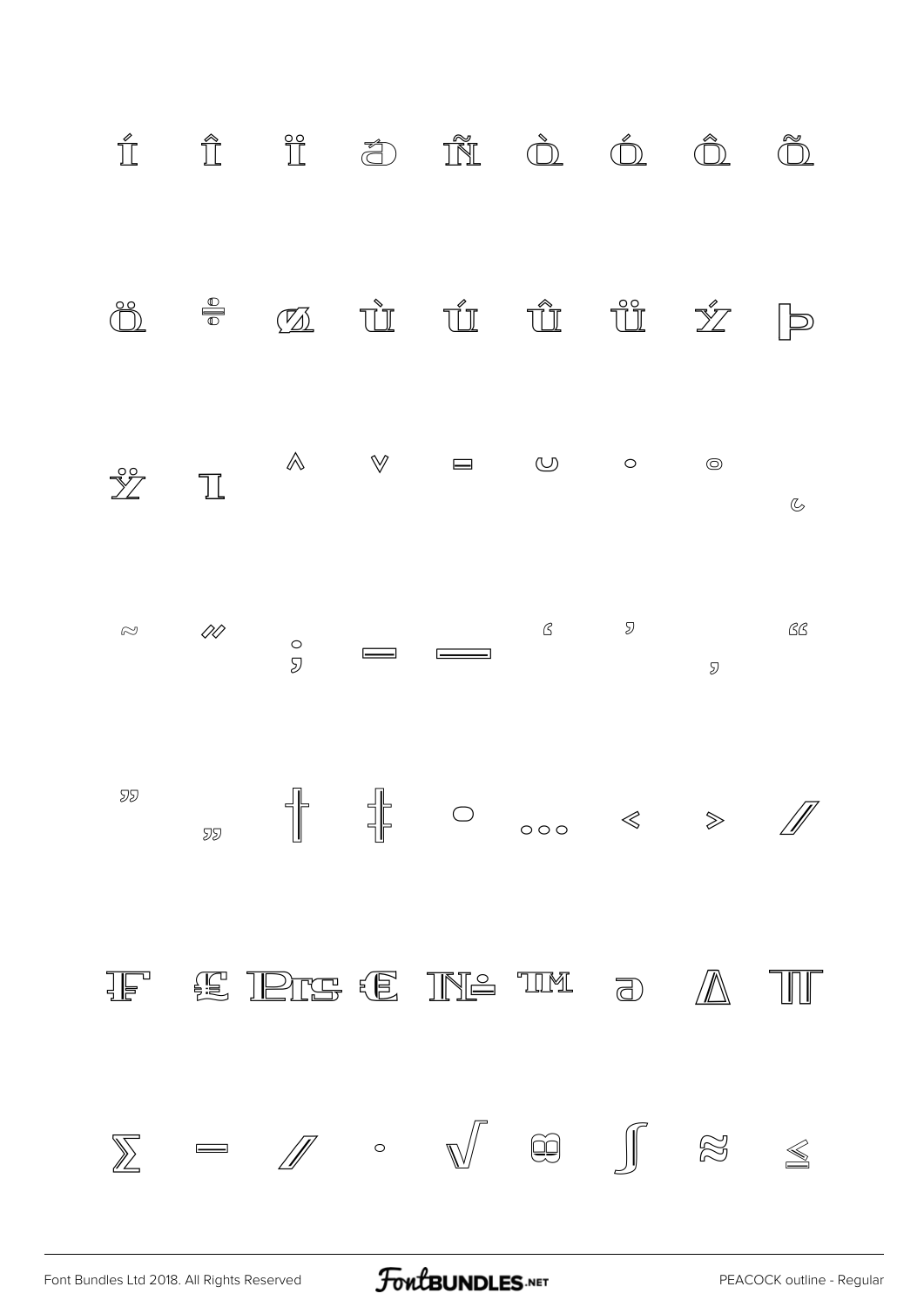

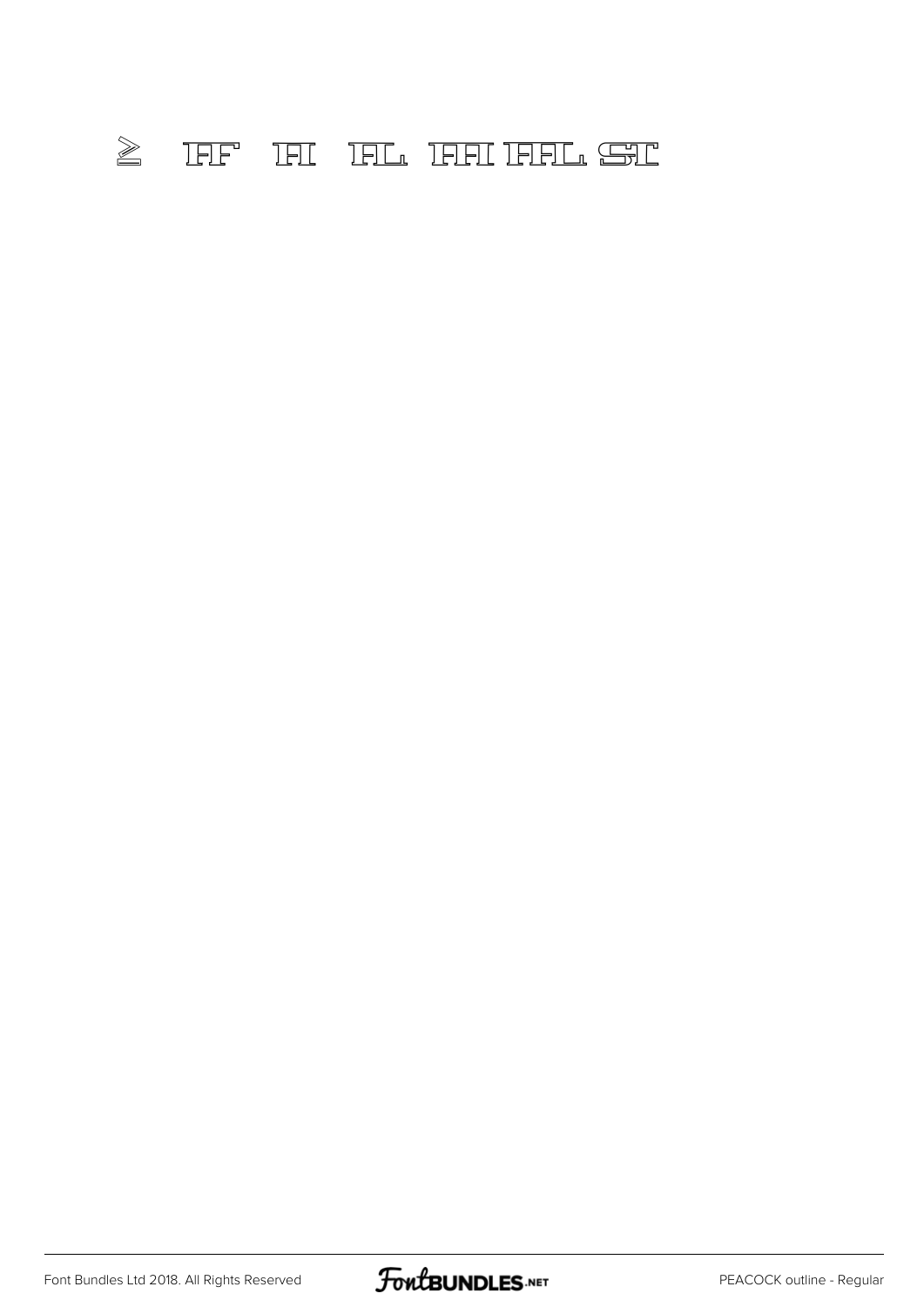#### PEACOCK feather - Regular

Uppercase Characters



Lowercase Characters

### **ABCDEFGHIJKLMNOP**

#### ORSTUVWXYZ

Numbers



**Punctuation and Symbols** 

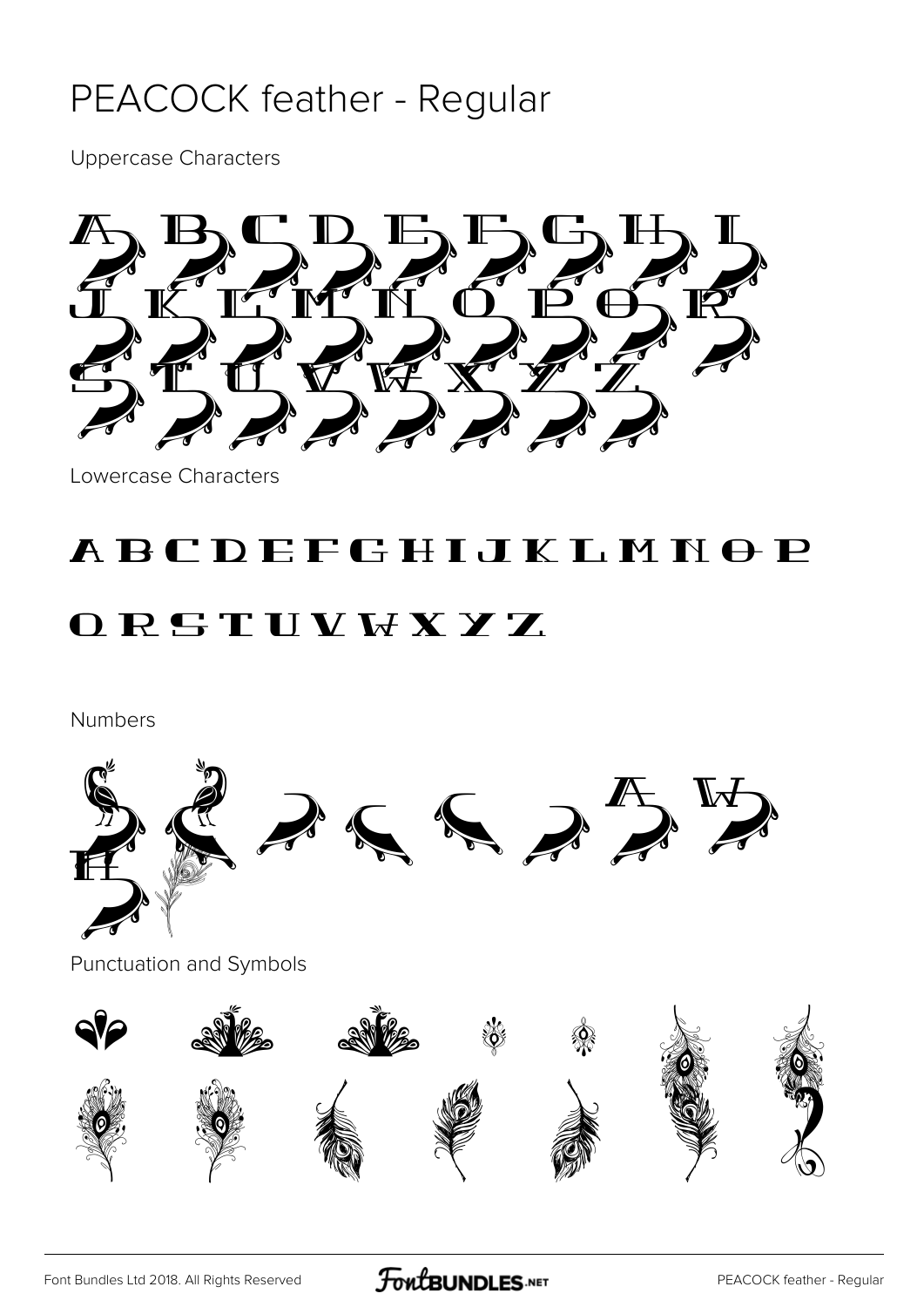



All Other Glyphs



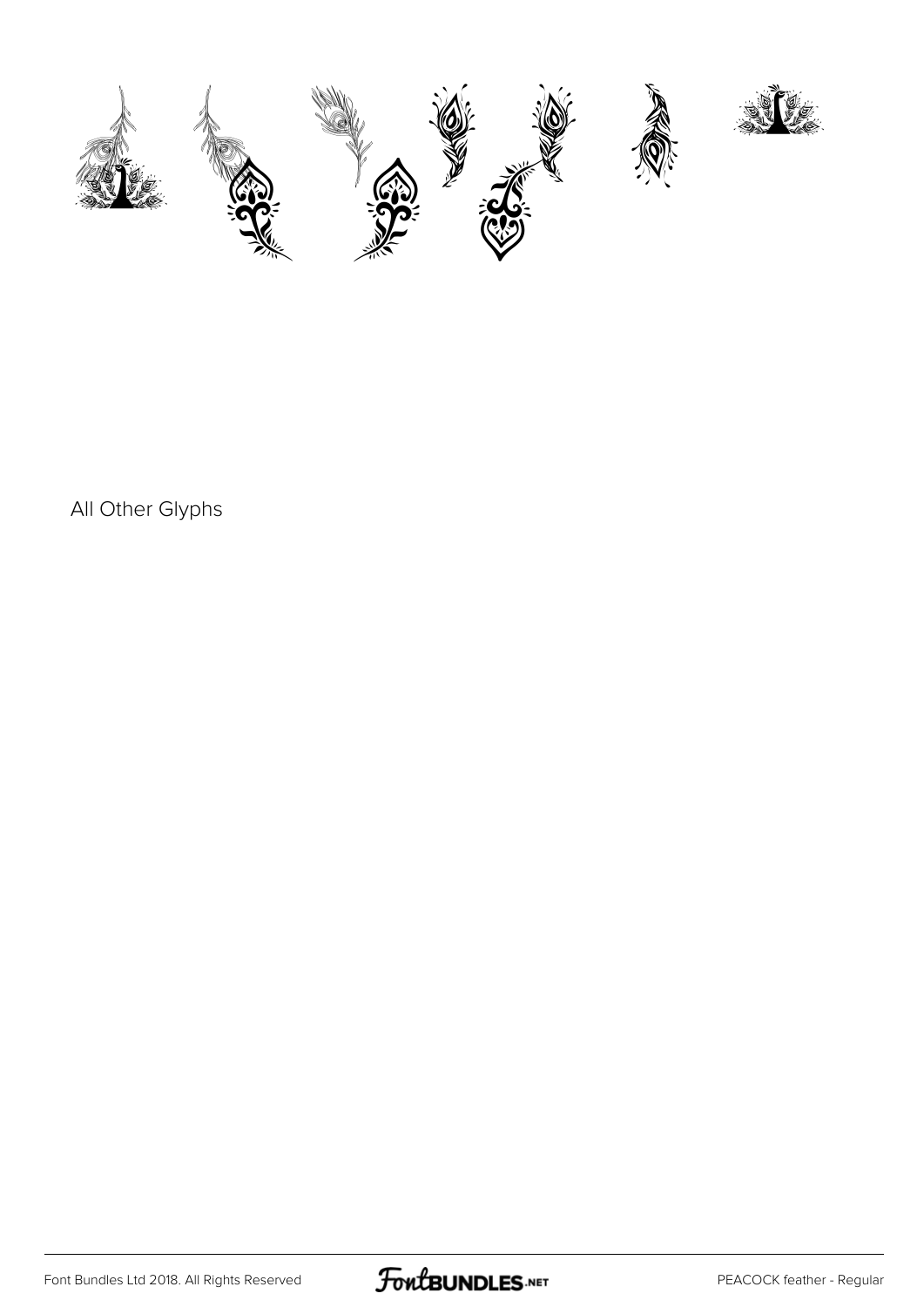